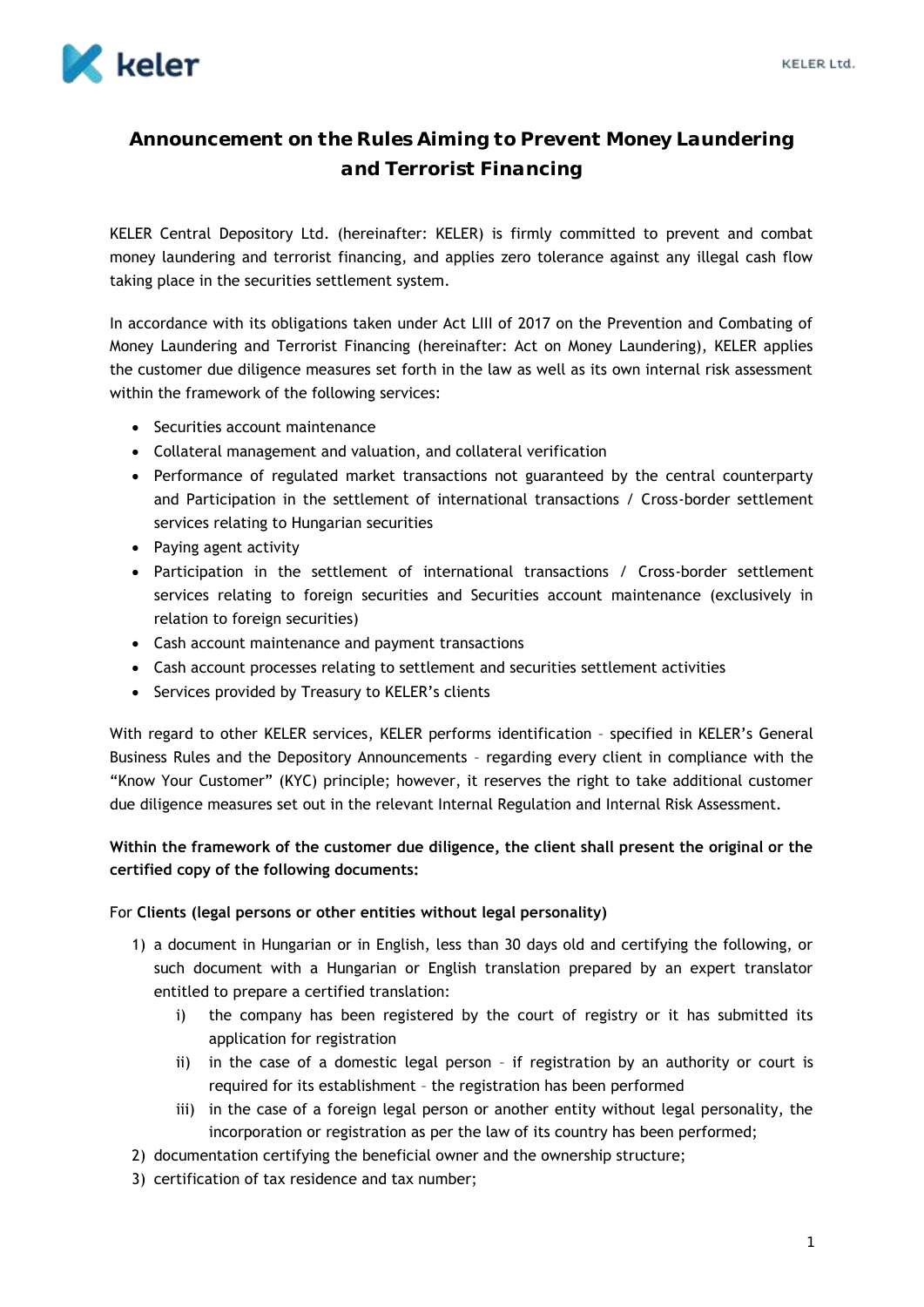

4) in the case of correspondent relationships pursuant to the Act on Money Laundering, the evidence that the client performs the due diligence and verification of identity, in compliance with the laws, concerning its own clients with direct access to the correspondent account and continuously monitors access to the correspondent account. The Account Holder's own clients with direct access to the account maintained by KELER shall mean, in the case of securities accounts, those third parties who assign the Account Holder to perform securities custody activity on a central securities account, thereby providing them with indirect access controlled by the Account Holder to the securities settlement system.

## For **representatives and agents (natural persons)**

- 1) a Hungarian citizen's official document suitable for the proof of identity and official document certifying residential address;
- 2) a foreign citizen's passport or identity card provided that it entitles the person to stay in Hungary –, or the document certifying the right of residence or document providing right of residence;
- 3) a document suitable for certifying the foreign citizen's residential address; if no such document exists, the certified copy of a utility bill on his/her name;
- 4) proof of the right of representation.

KELER requests each of its clients to make a declaration regarding the beneficial owner and the "politically exposed person" status of the beneficial owner, and takes the necessary measures to identify the beneficial owners of its clients. During the customer due diligence, the client is obliged to make its ownership structure transparent and provide unequivocal certification regarding its beneficial owners.

On a risk-sensitive basis, KELER, in the case of its low-risk clients, may waive certain declarations and certification, while in the case of high-risk clients, it may request additional information or supporting documentation concerning the client, its business activities, partners and the source of the client's assets and cash to be deposited at KELER.

KELER is obliged to continuously monitor the transactions on the client's account and if unusual transactions are observed, it will request the client to make a declaration concerning the background of the transaction concerned, its economic rationality and the source of the cash concerned. KELER is entitled to suspend, and in the event of suspicion of money laundering or terrorist financing, to refuse the performance of the unusual transaction or if applicable, the right of disposal over the account.

Regarding its correspondent relationships, KELER expects the client to comply with the provisions of the relevant laws on the prevention of money laundering and terrorist financing with regard to third parties involved in KELER's services. In this regard, the Account Holder client shall conduct, in compliance with the laws, the due diligence and verification of identity concerning its own clients with direct access to correspondent accounts, paying particular attention to the domestic and international laws concerning the restrictive measures imposed by the European Union and the UN Security Council relating to liquid assets and other financial interests. The client continuously monitors the direct access to the correspondent account, furthermore, if necessary, provides KELER with the customer due diligence information for the prevention of money laundering and terrorist